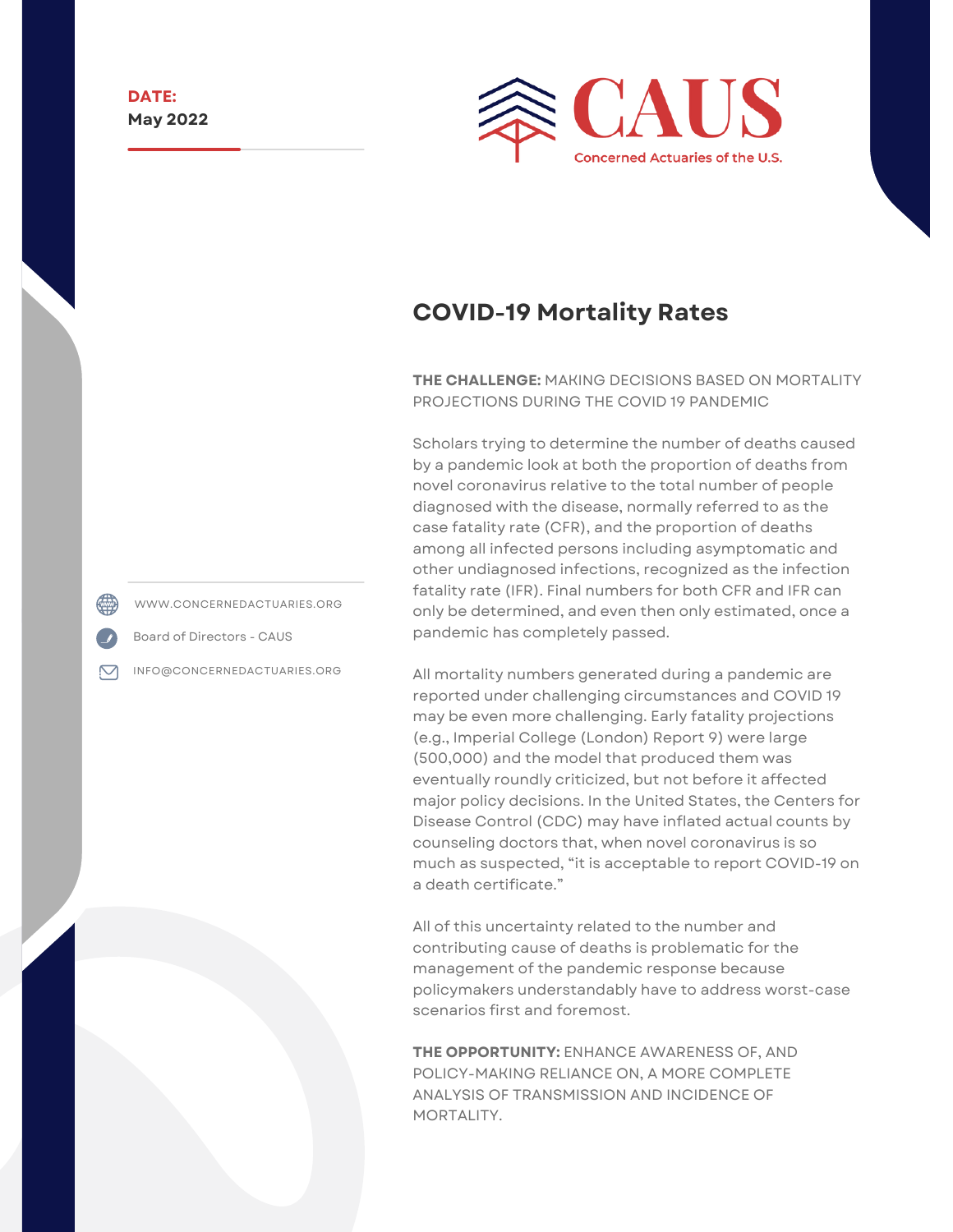

In approaching how to respond to the COVID 19 pandemic the medical, scientific, and public health communities understandably focused on the nature of the virus and the physical mechanics of transmission and infection. They identified the key factors linking infection and death as age, certain pre-existing conditions, and individual exposure. Given that and the historic context of public health pandemic response options (i.e., containment, treatment, and eradication), it is not surprising that the response recommended to policymakers around the world was "Containment."

As the databases have grown over the past several months, however, it is increasingly apparent that the incidence of death is driven primarily by age (80% of death in the US to date have been 65 and older) and is exacerbated for this population by location, concentration, and access to appropriate care.

Given the current concerns about the negative economic impact of "Stay at Home" containment policies, if the current data is confirmed, policy-makers and other decision-makers will be encouraged and inclined to consider a more economically viable containment strategy focused on protecting demonstrably vulnerable populations from the virus and the less vulnerable populations.

#### **RELEVANT ACTUARIAL PRINCIPLES**

- **RISK AVERSION:** FOR A GIVEN MEASURE OF THE DEGREE OF UNCERTAINTY, WHEN CHOOSING BETWEEN TWO CHOICES WITH THE SAME EXPECTED PAYOFF, PARTICIPANTS TEND TO PREFER THE CHOICE WITH THE LOWER DEGREE OF UNCERTAINTY.
- **ENLIGHTENED SELF-INTEREST:** THE PARTIES TO AN ECONOMIC TRANSACTION ACT IN ACCORDANCE WITH THEIR PREFERENCES, SUBJECT TO THE KNOWLEDGE EACH HAS ABOUT THE ENVIRONMENT AND THE OTHER PARTIES.

WWW.CONCERNEDACTUARIES.ORG

Board of Directors - CAUS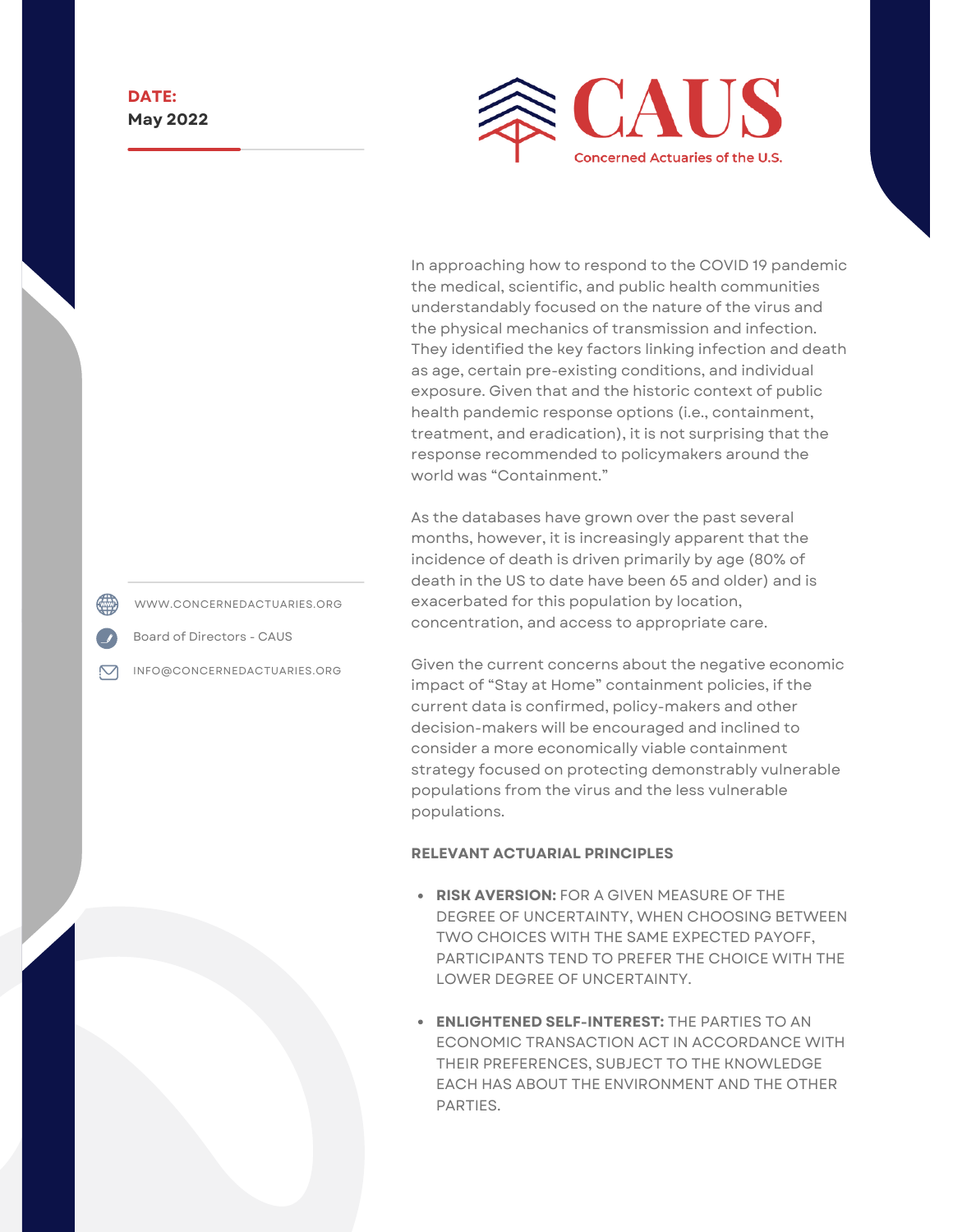

As this is being written (June 29, 2020), US deaths exceed 125,000 and concerns are growing about what may be a self-induced wave of new cases sparked by either premature and/or poorly managed efforts in a number of states to open up the economy. If, as seems likely, policymakers and public health professionals are forced to choose again between existing containment strategies and growing pressures to restart their local, state and national economies, they will make those decisions based on what they believe the existing data tells them.

The COVID-19 data contain five points likely to influence the next round of decision making; including:

- the elderly (i.e., 65 and older), particularly those with complicated health issues, are most at risk of dying from infection;
- African-Americans, men, and low-income populations are experiencing higher death rates;
- infected younger people are more likely to recover from the disease;
- environments that concentrate people in confined areas for extended periods of time (e.g., food processing plants; long-term medical care facilities) increase the likelihood of infection;
- masks can make a difference.

The economic data from the past six months also reflects key points likely to affect decision-making, including:

- the workforce population is dominated by people between the ages of 16 and 64;
- most people 66 and older receive Social Security payments;
- the shut-down hit specific employment clusters (e.g., bars, restaurants, hotels, travel) earlier and harder than others;
- the populations affected earliest tended to be younger and lower-income;
- the longer the shutdown continues the more people will be affected by lay-offs and/or furloughs;

WWW.CONCERNEDACTUARIES.ORG

Board of Directors - CAUS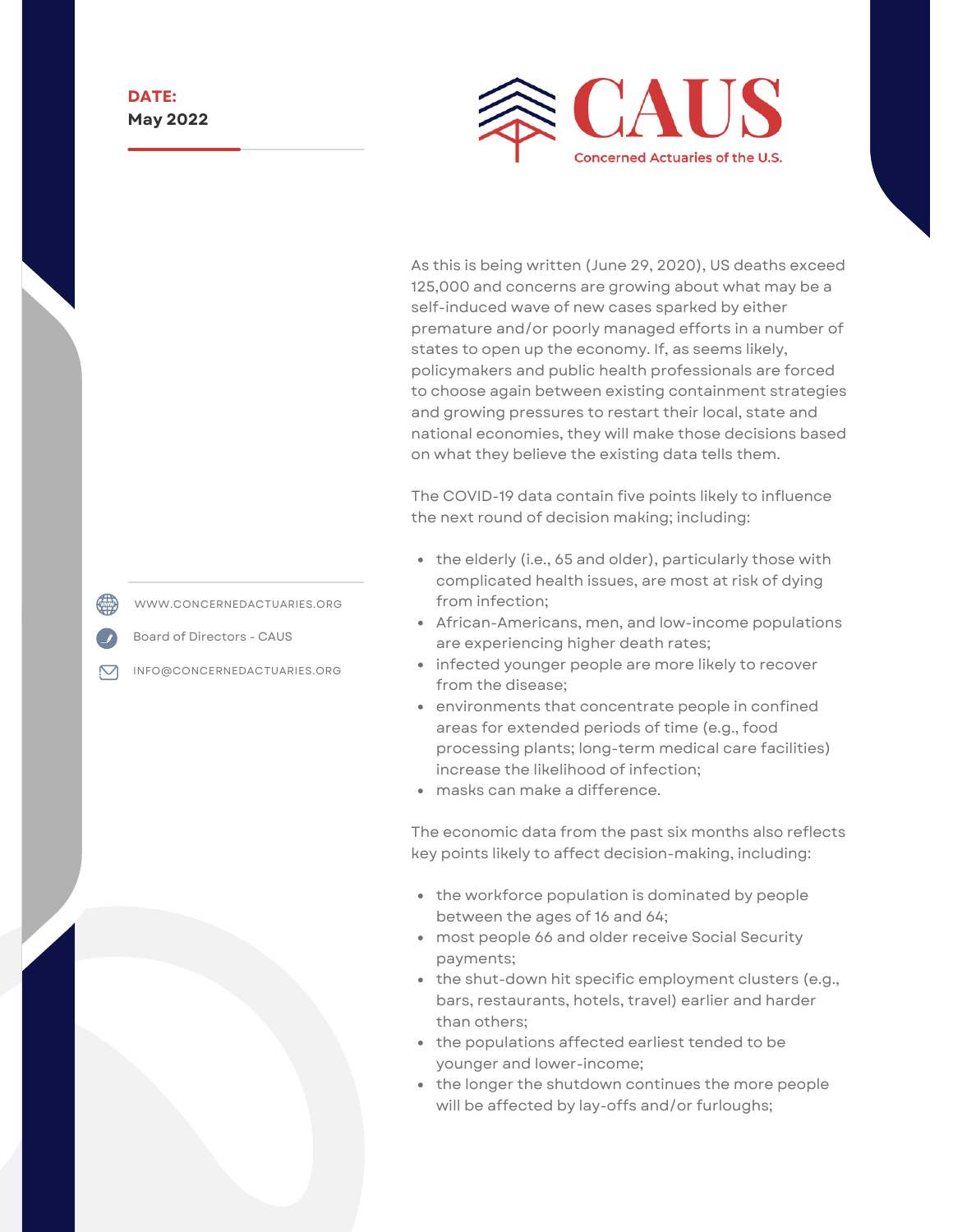

- the longer the shutdown continues the more existing businesses will be lost;
- having workers work remotely works for some, but not all, employers;
- keeping the economy liquid over a prolonged period of time is probably prohibitively expensive.

What these two data sets suggest is that decisionmakers will have to recognize the existence of two at-risk populations, one of which is most at health risk and the other of which is most at economic risk.

In this context, two actuarial principles are instructive. The first is the observation that when choosing between two choices with the same expected payoff, participants tend to prefer the choice with the lower degree of uncertainty. This principle suggests that decision-makers will need to understand that while those most concerned with a demonstrable health risk and those most concerned with a demonstrable economic risk may be equally interested in the "lowest degree of uncertainty," their needs in achieving that goal are very different.

The second is that parties to an economic transaction act in accordance with their preferences subject to the knowledge each has about the environment and the other parties. This principle also provides important guidance for decision-makers. Consider, for example, the importance of recognizing that at the moment any/every decision policymakers and others make related to managing COVID-19 involves an economic transaction (i.e., an impact on employers, health care providers, taxpayers, etc.). Consider also the question of economic vulnerability. On the one hand, the most health vulnerable populations are more likely to be receiving established federal and state income and expenses support (e.g., Social Security, Medicaid) than the economic at risk populations. On the other, however, the capacity of the federal and state governments to maintain that established support depends on getting the younger population back to work.

WWW.CONCERNEDACTUARIES.ORG

Board of Directors - CAUS